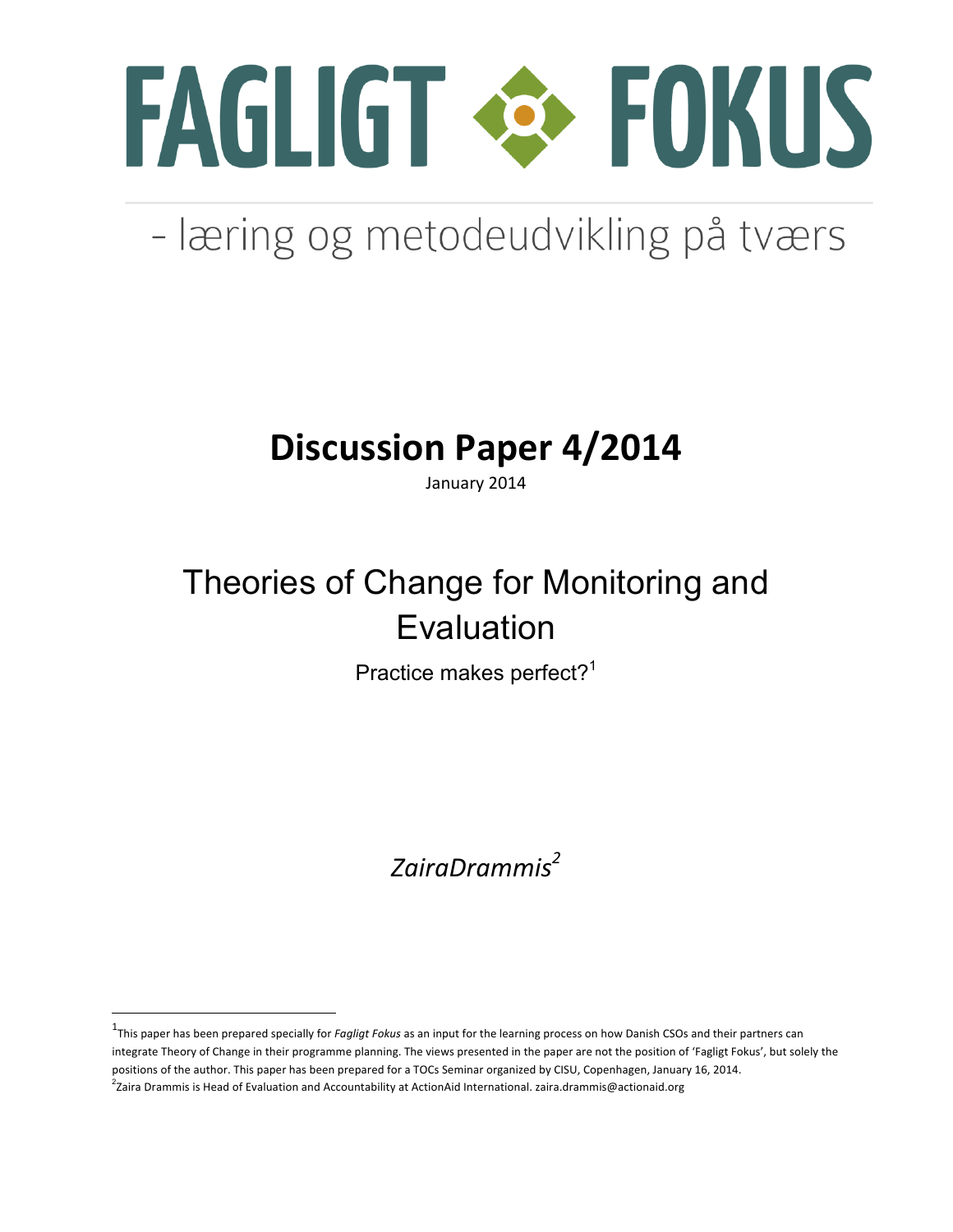| 1. |  |
|----|--|
| 2. |  |
|    |  |
|    |  |
|    |  |
|    |  |
|    |  |
|    |  |
| 3. |  |
|    |  |
|    |  |
|    |  |
|    |  |
|    |  |
| 4. |  |
|    |  |
|    |  |
| 5. |  |
| 6. |  |

## List of abbreviations

| M&E | Monitoring and Evaluation |
|-----|---------------------------|
| тос | Theory of Change          |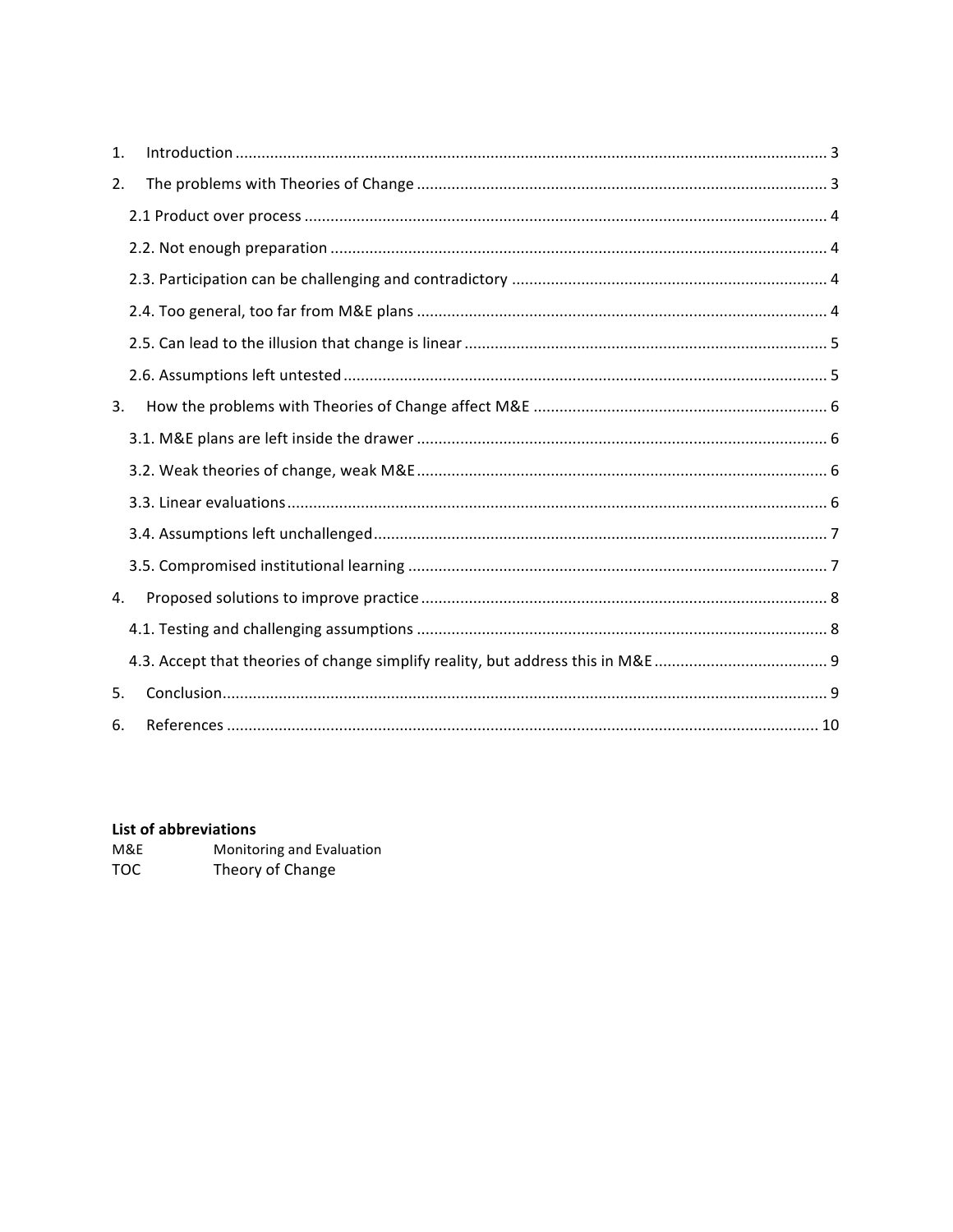### **Abstract**

This paper reviews recent debates about the role of Theories of Change in Monitoring and Evaluation. It argues that TOCs are too frequently left disconnected from M&E, usually because TOCs are treated as products rather than processes, and because there is too little critical feedback to make TOCs more accurate and practical. The paper proposes potential steps organizations can take to integrate TOCs with M&E.

### **1. Introduction**

As the trend of using theories of change (TOCs) for strategy design grows, many organizations believe that having them in place is equivalent to good monitoring and evaluation (M&E). Experience shows however that this is not always the case. Often, TOCs are not followed through the programme cycle, left to rest in a drawer and only brought back to life at the time of reporting to donors. In many cases, the process of developing a TOC is not participatory enough, and this compromises its legitimacy and effectiveness. M&E plans are often detached from TOCs, contributing to the tendency of leaving them aside when it comes to monitoring progress in real time. TOCs can lead organizations to focus their evaluations only on the expected outcomes  $-$  rather than including unintended impacts.

These are just some of the common pitfalls getting in the way of using TOCs for successful M&E. Arguably, the key test for TOCs is whether organizations are able to challenge their assumptions of change  $-$  sometimes going against their institutional beliefs and worldviews. After all, TOCs should help organizations to challenge their assumptions and take corrective action as a result. This is implicit in the definition of TOCs which "can be understood as a way to describe the set of assumptions that explain both the mini-steps that lead to a long term goal and the connections between these activities and the outcomes of an intervention or programme" (Anderson quoted in Stein and Craig, 2012).

In this paper, I argue that TOCs can have immense value for  $MAE - but$  only if they are kept informed and updated as a result of experience and evidence. Crucially, TOCs should allow organizations both to make assumptions of change explicit and to challenge them on a continuous basis. They should be the basis for effective M&E plans, helping organizations to adjust strategies in real time, and provide the basis for comprehensive evaluations that investigate unintended impacts. Consequently, the key to success for TOCs is in how they are applied and in the ability of organizations to look at themselves critically – although this is usually not easy. In the paper, I describe some of the most common practical challenges faced by organizations and provide some recommendations for the application of TOCs foreffective M&E. I do this using an organizational and practical lens (referring to questions of management) rather than a technical (or methodological) frame.

## **2.** The problems with Theories of Change

One of the most common problems with TOCs is that the theory in itself can be flawed. This can be caused by several factors: from considering TOCs as a product and not paying attention to the process to the challenges of participation, including power dynamics within the group; from poor preparation and research leading to weakening the design process to the production of very general TOCs. In addition organizations usually struggle to make assumptions underlying TOCs clear and M&E frameworks rarely include steps to monitor them. These problems around designing TOCs can directly affect the quality of M&E. This section explores some of these factors showing why TOCs as a tool alone is no guarantee to setting the basis for good M&E.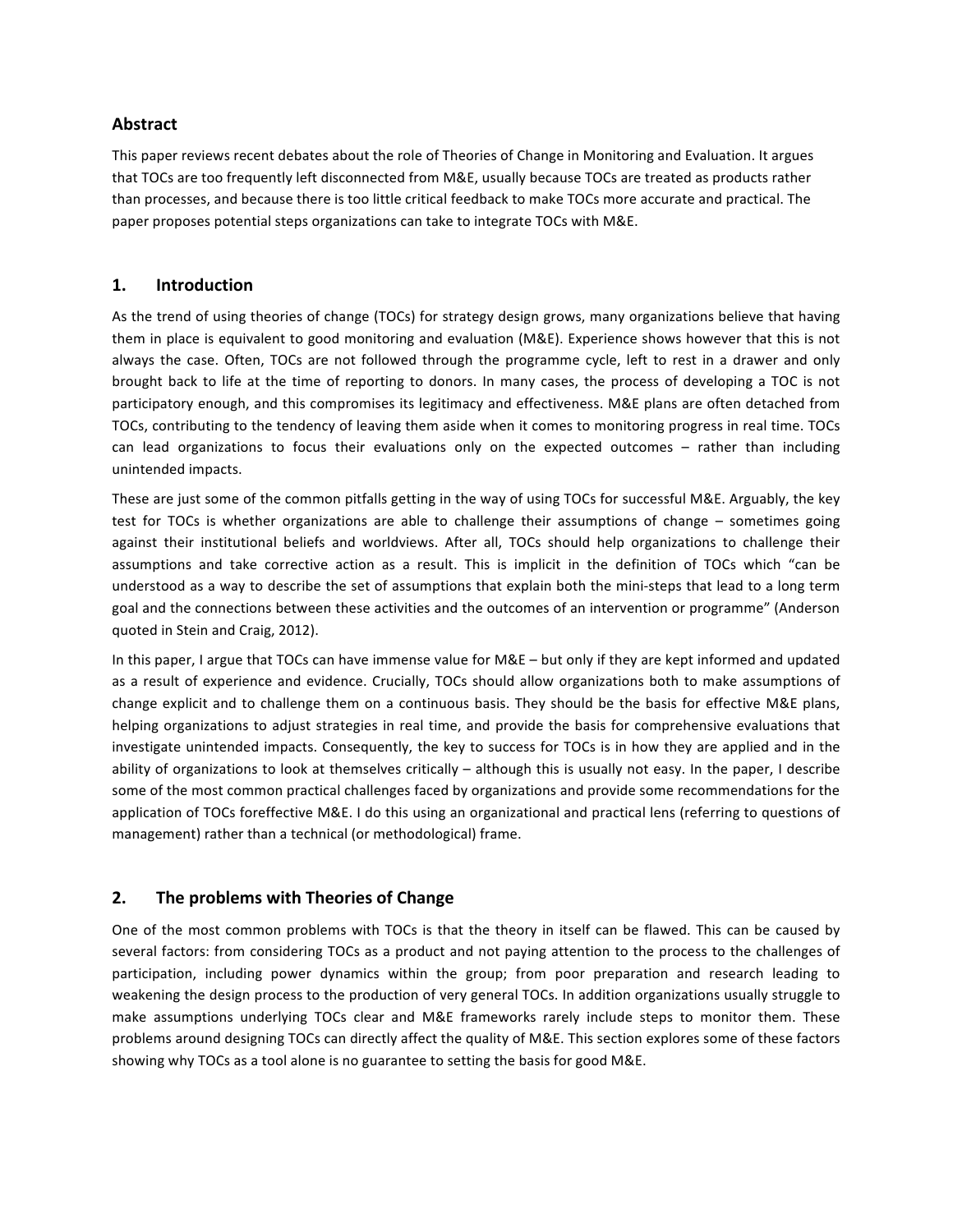#### **2.1 Product over process**

Although organizations interpret TOCs in different ways, the ubiquitous (and useful) guidelines to develop TOCs all emphasize that process is important. Organizations are encouraged to see TOCs both as a process and as a product. Institutional donor's research and advice offer similar views. A key element to consider when developing TOCs, we hear, is that the process is participatory to both enrich the thinking around the TOC and ownership of staff, partners and communities. In reality, organizations tend to be more concerned with the production of TOCs rather than with the process of developing them. This is justified by time and budget constraints, internal and external deadlines (especially proposals to donors), and a concern that spending too much time on strategy development might not be an effective use of resources. The result is that TOCs might not be as well informed as they could be; buy in from staff and partners might be compromised; the potential for M&E and learning is diminished as well as the quality of the TOC.

#### **2.2. Not enough preparation**

The images we have of designing a TOC usually involve people in a workshop holding coloured pens thinking about the best way to change the world. But experience shows that a successful TOC design requires previous research and analysis and that the 'workshop' is a step, a product, in the design process. In many cases, poor preparation and research will become clear at the workshop (making it obvious that more work is required) but time and budget constraints will get in the way of designers being able to further invest on contextual analysis. In addition, designers might feel they lack the competence to carry out comprehensive research. Ultimately, the pressure of producing a TOC will be stronger than the strength of the process. This problem contributes to resulting in weak TOCs, which in turn can make M&E ineffective or misleading. Meaningful participation can help address this problem but it is not exempt from contradictions and challenges.

#### **2.3. Participation can be challenging and contradictory**

Most development organizations agree that participation is important when designing TOCs, as participatory principles often go hand-in-hand with human rights and empowerment. Operationalizing these principles however can fail in the face of poor practical guidelines and inadequate staff competences. Participation might fail both inside organizations, and with the external stakeholders targeted by TOCs. For instance, the organization might not be able to deal with power dynamics within the group designing the TOC. Plus, despite good intentions, engaging with stakeholders might, consciously or unconsciously, fail to include those groups or individuals who are less confident to express themselves in a particular context  $-$  i.e. typically the case of women, children. This is either because the facilitator is unable to manage power dynamics within the group, or because the organization is too selective in its participatory approach. Designing TOCs often suffers from the same problems that it tries to address. For example, if the intervention aims to improve participation and inclusion of women in community and government decisions then it is likely that organizations will face difficulties to include women in the discussions that help articulating the TOC. Poor participation affects the quality of the TOC and consequently M&E.

#### **2.4. Too general, too far from M&E plans**

TOCs will usually outline high-level general changes the intervention wants to see but it is normally harder for designers to be able to articulate intermediate changes and the key assumptions underpinning the change. This is a problem for succeeding in observing changes, which will only be possible over an extended period of time. In addition, in certain contexts and more often than not, TOCs cannot express the reality of what it wants to achieve because this would put people at risk or jeopardize the programme of work. This is certainly the case in human rights work in many countries and generally on governance work and rights approaches in development. More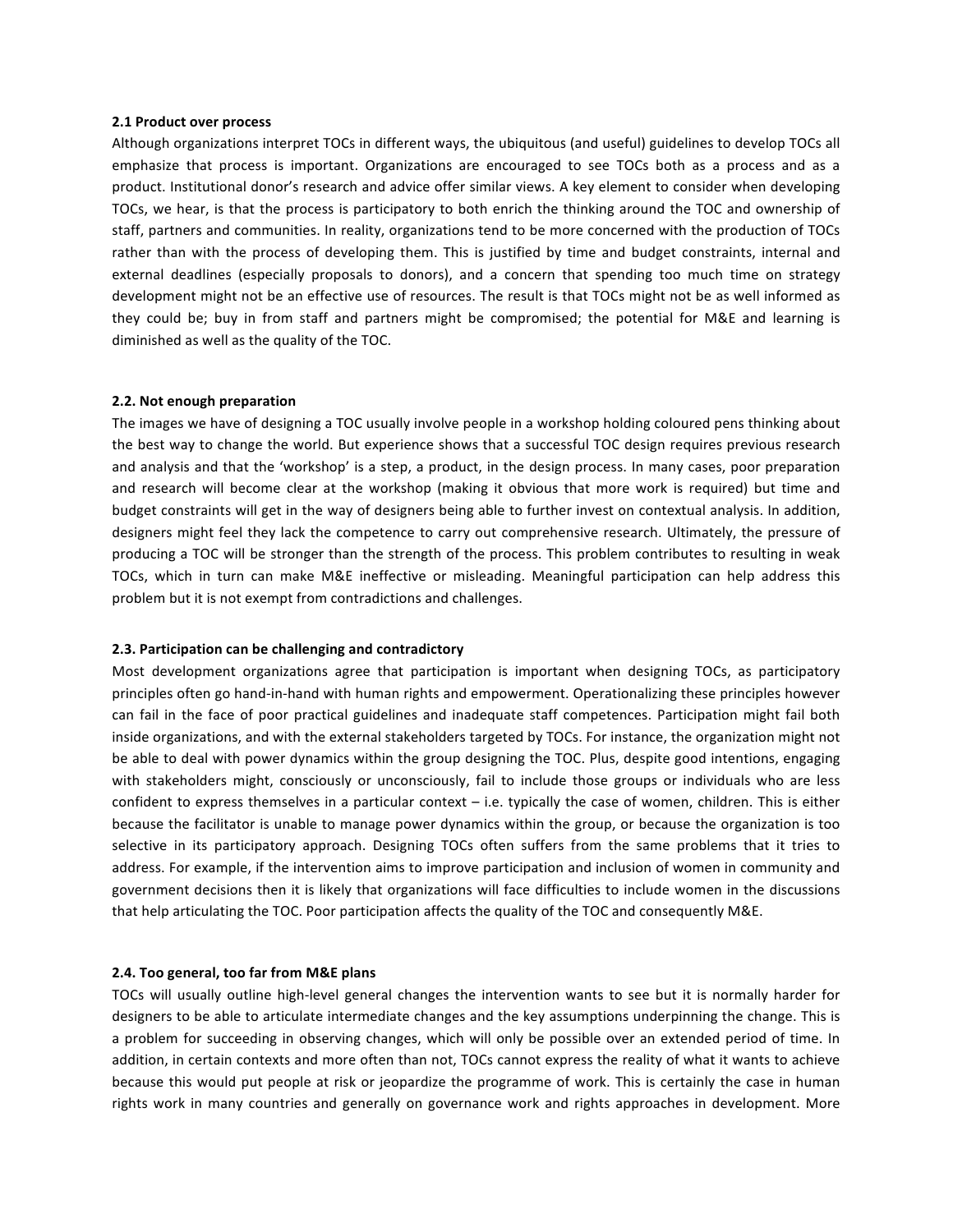often as not, detailed M&E plans will only be developed later on with the added risk of indicators being detached from the TOC. Organizations typically feel more comfortable with developing output indicators rather than outcomes, which in turn makes it harder to challenge assumptions of change and contribution.

### **2.5. Can lead to the illusion that change is linear**

Try googling "theory of change" and images like the one below will come up.



Fig.1: Theory of Change underlying increasing education Source: http://mandenews.blogspot.dk/2013/10/complex-theories-of-change-recipes-for.html Accessed December 22, 2013

Such diagrams are useful in providing an at a glance view of what the intervention wants to achieve and how. These diagrams are however a simplification of reality. The problem is that these kinds of diagram connect important themes with arrows, but do not explain how these causalities, or processes, will happen. In effect, these arrows communicate assumptions, but they do not indicate processes. In their graphical simplicity, TOCs can mislead users to believe that "x can cause y through the intervention of z" whereas, in reality, "it would be presumptuous to say that your intervention is the only way possible to bring about the desired impact" (Mayne, 2012).

#### **2.6. Assumptions left untested**

What makes TOCs different from log-frames (and other approaches to strategy design and planning) is that they should make assumptions of change explicit, and therefore assumptions should be open to both testing, and  $-$  if necessary  $-$  corrective action. The problem here is that organizations do not find it that easy to deal with assumptions. Practice shows that usually organizations struggle to defy their own change paradigms or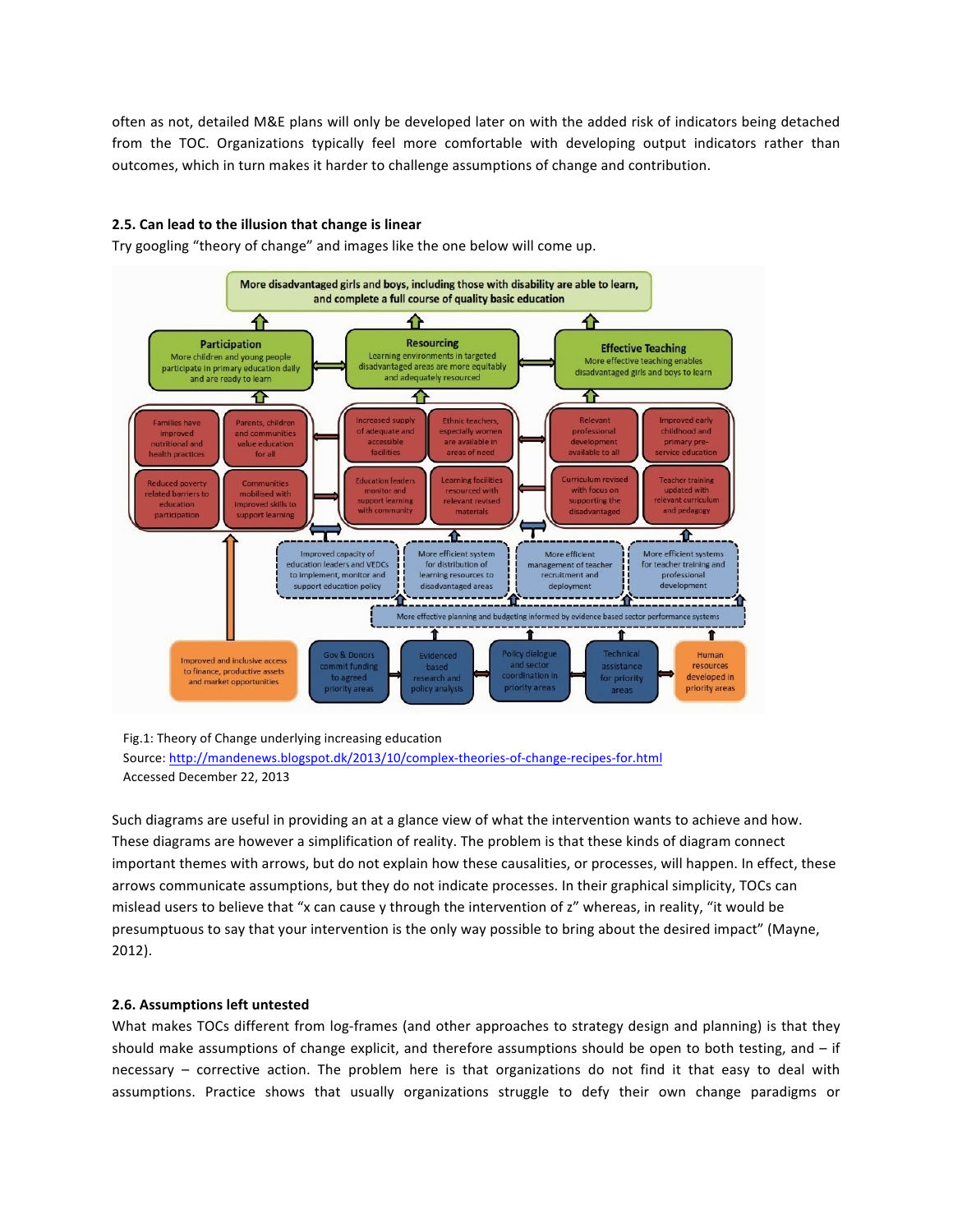organizational TOCs, which are often linked to their own mission and brands. This includes outlining assumptions on what organizations expect to achieve and how. TOCs are, in addition, placed on a wider paradigm of change – accepted development perspectives, tested models for policy change, institutional donors missions, etc. These models will typically be seen as more powerful than anything a small local NGO could come up with and the voices of those who are ultimately meant to benefit from interventions.

## **3.** How the problems with Theories of Change affect M&E

Inevitably, all the above-mentioned problems will affect the quality and effectiveness of M&E as well as learning.

### **3.1. M&E** plans are left inside the drawer

If the TOC is seen just as a product rather than a process, chances are that it will be the same for M&E plans. Frequently, M&E plans are seen as a document to be added to a proposal or to fulfil some internal requirement. In some cases these are produced too late, compromising the completeness of data collection. Sometimes they are not operationalized: data collection might not be reflected in people's work-plans which will have an impact on ownership of both the TOC and the M&E plan within the organization. Poor ownership can also result in using untested or inappropriate M&E methods with clear consequences on the validity of data and the rigour of analysis. As a result, TOCs might be followed blindly without critical review or adaptation with obvious consequences for the effectiveness of the program and for organizational learning. In defence of TOCs, this can happen with any kind of approach to strategy design. But it also shows that developing a TOC, in itself, is insufficient to make M&E effective.

### **3.2. Weak theories of change, weak M&E**

Even when M&E plans are operationalized effectively, data might be hard to collect and / or it might be the wrong data. Typically, organizations may fall into the tendency of monitoring output level indicators rather than outcomes. For a number of reasons, it is easier for organizations to monitor what the organization controls (outputs) rather than what the organization**influences (outcomes)**<sup>3</sup>. And yet, TOCs should help organizations to be more outcome-focused in designing both their interventions and in their M&E approaches. But it the TOC only outlines activities and outputs jumping to high-level changes without outlining intermediate outcomes, the M&E plan and general approach will probably struggle and follow the same path. This will add to the difficulties organizations face when assessing impact. In addition, organizations often struggle with dedicating time to critical reflection – and even when this takes place it does not necessarily mean that discussions will be based on evidence produced through the monitoring process of the theory of change.

#### **3.3. Linear evaluations**

<u> 1989 - Johann Stein, markin film yn y breninn y breninn y breninn y breninn y breninn y breninn y breninn y b</u>

 $3$ The reasons behind this problem are multiple and they will not be exhausted here. One of the documented reasons is the preference to focus on quantitative metrics which leads organizations to focus on activities and outputs – i.e. number of training sessions, number of people reached – and to try and quantify qualitative information on outcomes which would be better expressed in qualitative terms. Some experts "argue that the present tools are adequate but methods are not rigorously applied" (Tsui, 2013). Organizations often feel ill equipped to monitor and communicate outcomes and to meaningfully aggregate results at either program or international level. Perhaps the best way to express this is in the words of an ActionAid staff member in a rural area in Mozambique who told me: "I know that we are achieving results. Every day is very exciting. I just don't know how to communicate it."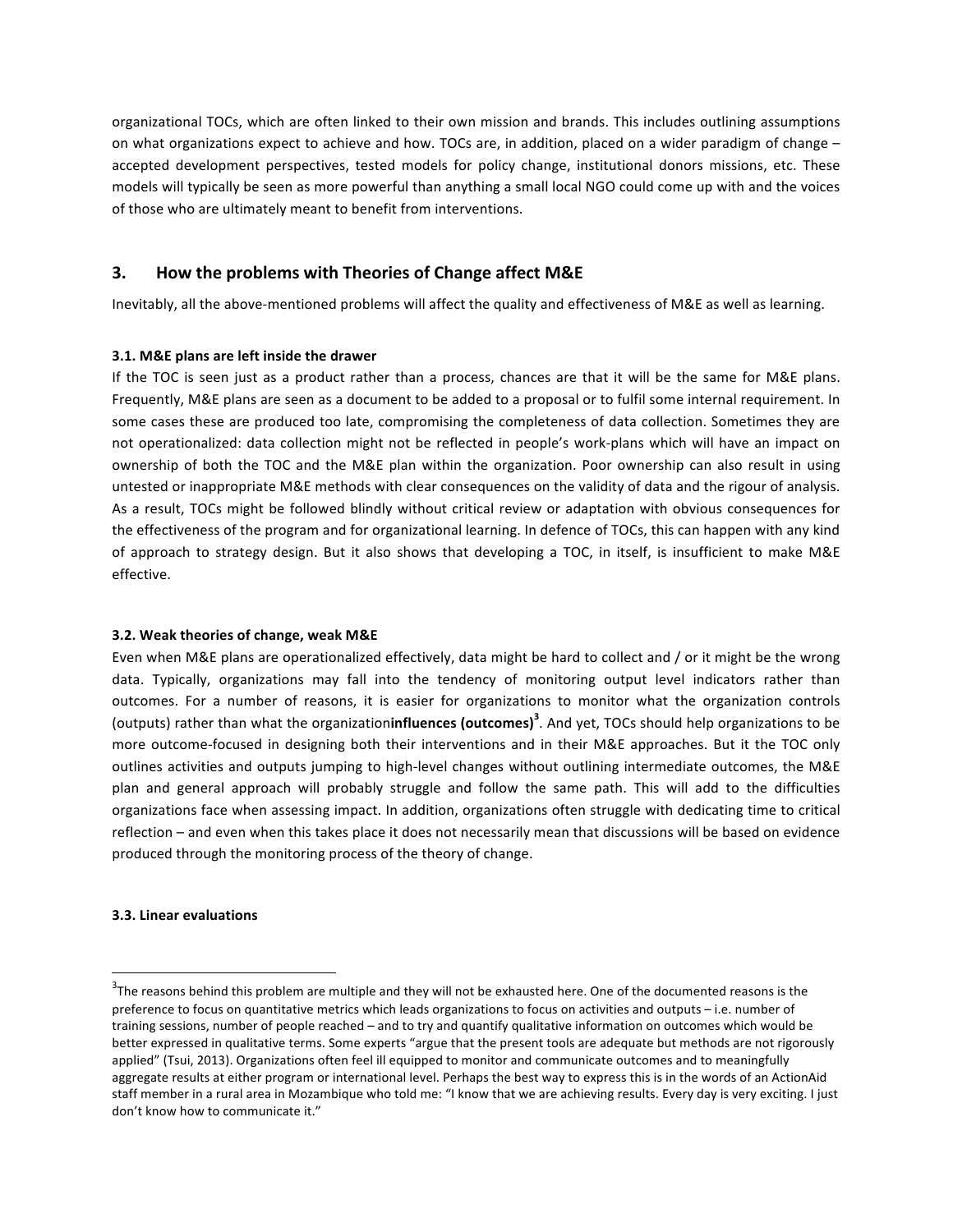TOCs are inevitably a simplification of reality and rarely able to represent the complexity of development (or other disciplines) programmes of work. A TOC will surely help as a starting point in designing the evaluation questions and terms of reference<sup>4</sup>. The risk however is that the linearity suggested by the TOC – i.e. x leads to y by organization  $z$  – can lead to a simplistic approach to evaluation, especially if the TOC jumps from outputs to high level outcomes. The TOC in itself is no guarantee that the evaluation will ask questions around what else has been achieved, how it has been achieved and a result of what – including factors of success not directly attributable to the organization but towards which the organization has contributed<sup>5</sup>. Because the main purpose of developing TOCs is to map a particular intervention to achieve results  $-$  rather than contribute to results  $-$  they can help perpetuate the idea that evaluations should look for sole attribution rather than attributing the organization's effort to the overall contribution around the subject. Performing evaluations mostly for accountability purposes adds to this problem.

#### **3.4. Assumptions left unchallenged**

Very often, evaluations do not test assumptions either because these are too difficult to address, or because the organization is reluctant to challenge its own beliefs and worldviews. This problem is more prominent when the evaluation is carried out to demonstrate accountability to donors, and where there is a risk of exposing the organization's reputation and funding. Ultimately, using a TOC should support organizations in challenging the main assumption of any intervention: achieving positive change. In other words, having a TOC in place is no guarantee that evaluations will take a goal free approach  $-i.e.$  looking beyond what the intervention wanted to achieve – such as negative impacts, or the wider causes of change. This is an important challenge for embracing accountability fully. Experience shows that despite good intentions the "do no harm" imperative is not always true. I am not arguing here that allunexpected results can be controlled a priori or can always be detected in evaluation processes. My argument is that a good use of TOCs should include both testing and challenging of assumptions as a key purpose.

#### **3.5. Compromised institutional learning**

<u> 1989 - Johann Stein, markin film yn y breninn y breninn y breninn y breninn y breninn y breninn y breninn y b</u>

The key purpose of M&E is to create a process of continual learning that allows interventions to be adapted for increased effectiveness and impact. TOCs can help with this process, but a number of drawbacks can get in the way. Failing to test and challenge assumptions in TOCs can slow down institutional learning. Similarly, focusing mostly on the product rather than the process can lead to little learning and knowledge creation. We all know about the typical situation in which an evaluation report is produced but not much is done with it in terms of bringing the lessons learnt back to the organization or to challenge findings and recommendations proposed by consultants and experts. Participation and inclusion are also necessary in order to ensure that that M&E becomes a

 $^4$ Opinions on whether TOCs are useful for evaluation are divided: some suggest that a complex program tends to be "too difficult to explain its objectives in tangible terms, too amorphous to deliver, and too difficult to meaningful evaluate" (Rogers, 2008, quoting Pinnegar, 2004). Others "have found ways to address the challenges of complicated and complex aspects of interventions" (Rogers, 2008).

 $5$ At the basis of "attribution vs. contribution" debate iswhether the changes observed are the result solely of the programme's intervention (attribution) or whether the programme has played a role in influencing the factors that have made the change happen (contribution). The problem with attribution isthat "many suggest that it is difficult, if not impossible, to attribute a change in outcomes to a specific intervention since there are so many factors involved, so we had at best looked for a contribution" (White, 2009). The implications of looking at the attribution dilemma this way is that it should be "argued that the intervention was the sole cause of observed change....for example, infant mortality in a particular region may have fallen by 12 per cent over the period of the intervention. The impact question is how much of that 12 per cent can be attributed to the project?" (White, 2009).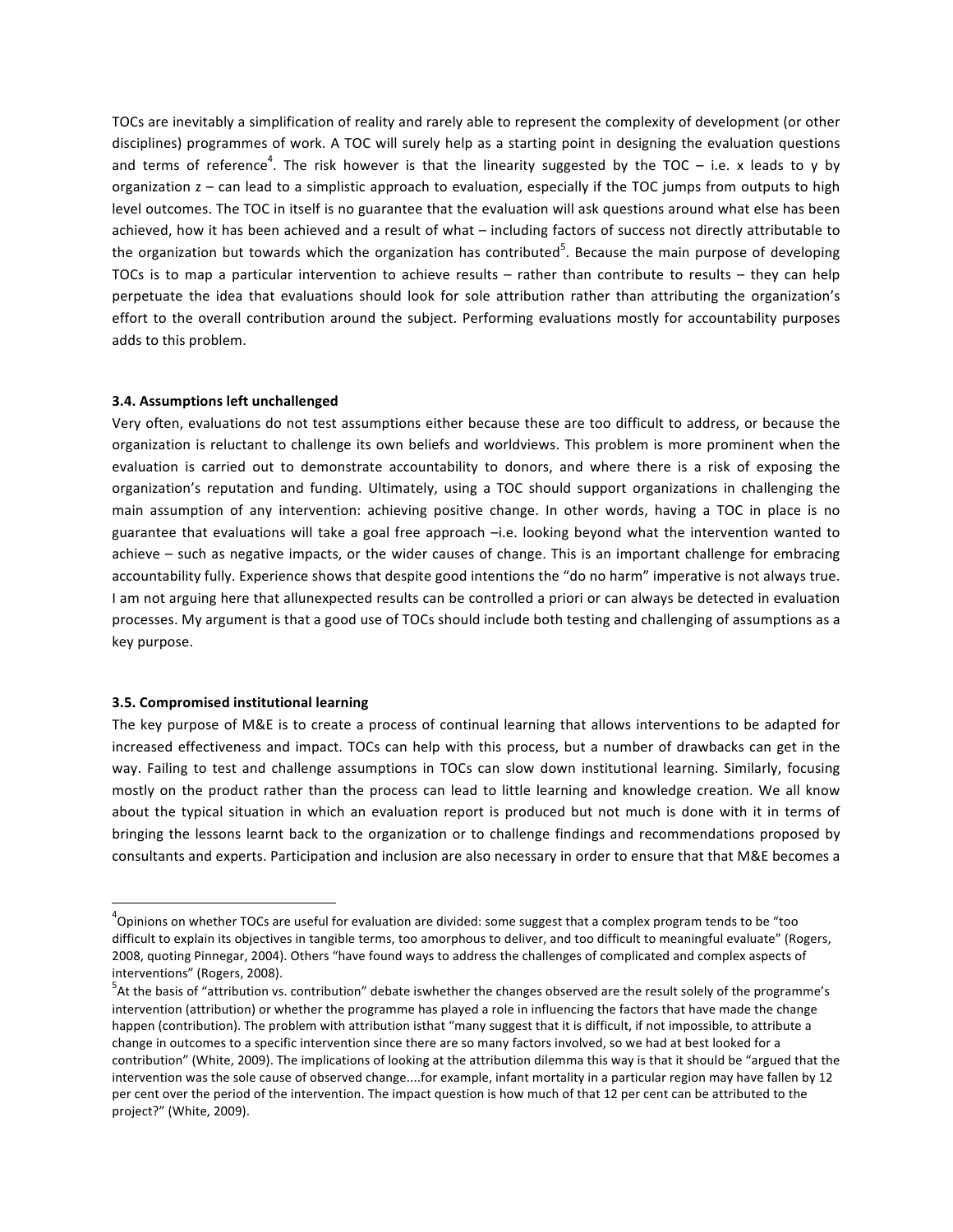dynamic rather than a static process just focusing on results. Experience shows that all involved in critical reflection and evaluation processes will benefit somehow at a personal level.

## **4.** Proposed solutions to improve practice

I have so far looked at some of the common problems with applying TOCs in practice. I have then outlined how these common problems can affect the quality and effectiveness of M&E processes. In this section I am suggesting possible solutions to both make TOCs work better in practice and in turn help M&E. Some of these suggestions respond directly to the problems outlined above, and some do not.

### **4.1. Testing and challenging assumptions**

As discussed, this is no straightforward task as assumptions "tap into deeper beliefs, values, worldviews, operational 'rules of thumb' and analytical lenses that all individuals in development bring to their work" (Vogel, 2012). It is important to note that despite efforts, assumptions will always present a margin of uncertainty and uncontrollability. Some practical steps, however, can be useful. For example:

- At the design stages of a TOC, classify assumptions in terms of what would be the potential negative impact if they do not hold true. Assess whether the risk of negative impact could actually be strong enough to stop the intervention going forward.
- Reassess the TOC and prioritize critical areas to be tested throughout the life of the intervention and ensure these are reflected in the M&E plans.
- Test assumptions through evidence emerging from using participatory approaches and looking at secondary data that would either support or reject the assumption made.
- Ensure that mid-term and final evaluations prioritize the analysis of assumptions, including appropriate methodologies.
- Ensure that lessons are incorporated into future practice without, however, assuming that all lessons are replicable to all contexts.

### **4.2. Process is as important as product**

Effectively using TOCs for M&E purposes involves making the process as important as the product. In practical terms this means outlining a roadmap for the implementation of the TOC from an organizational perspective. What I mean by this is to think of the implications for ownership, resources, workload, research, participation and learning throughout the TOC cycle: from design to implementation to M&E and learning. Below are some suggestions on what to consider in this respect

- Ensure what sort of research and contextual analysis is needed before starting to produce a TOC.
- Factor in practical implications for inclusion and participation of key stakeholders; especially people and communities targeted by the intervention, both at design and evaluation stages.
- Use the TOC as a tool for communication.
- Make sure that the TOC is linked to organizational processes such as overall reporting, finance, staff performance, etc.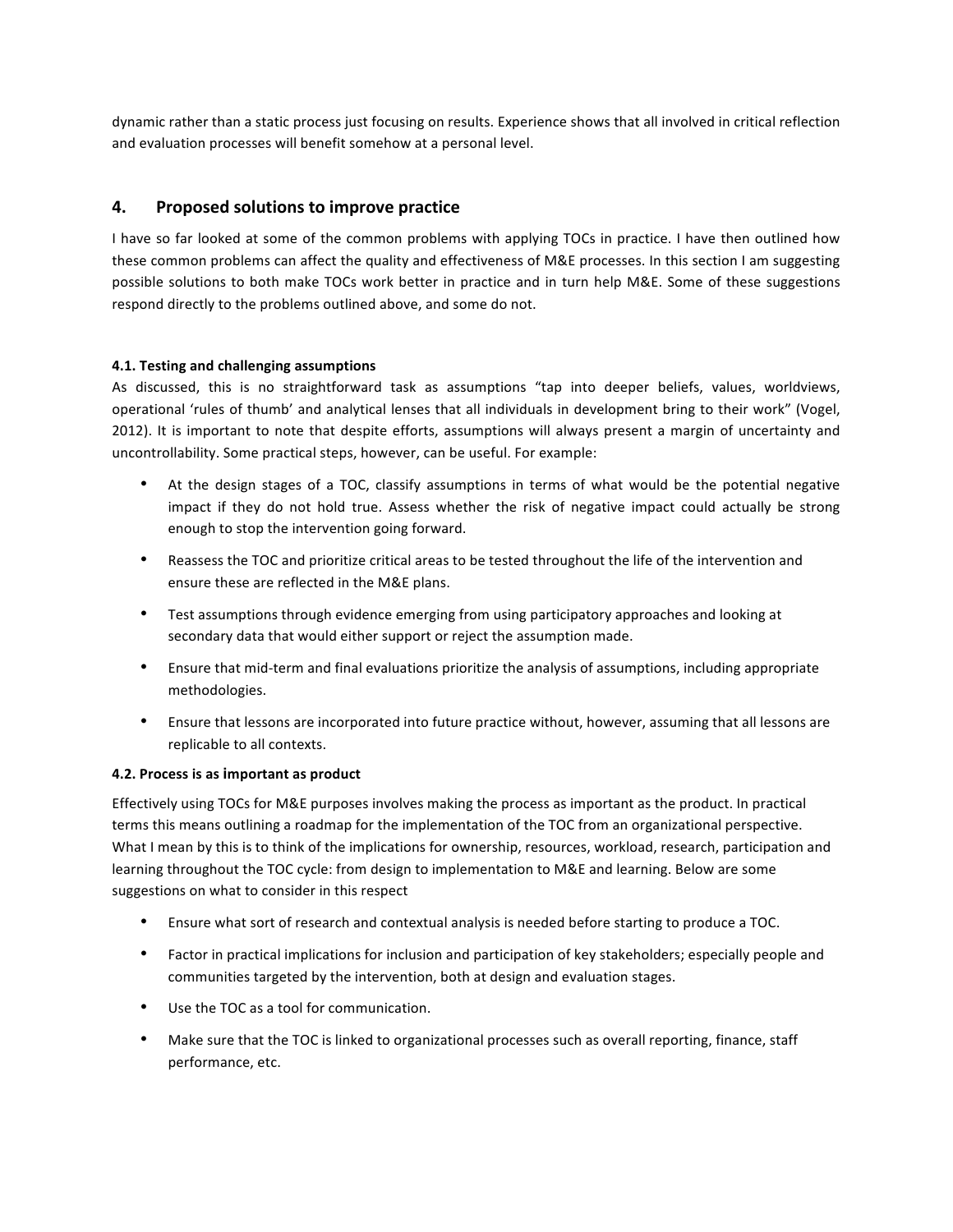- Decide on times for review and reflection around the TOC ensuring that evidence emerging from M&E is brought into the discussions.
- Make a roadmap for learning and include it as part of the plan to deliver the TOC and for handling evaluation results.
- Assign appropriate time and resources for all of the above. Different people might be needed for different stages and aspects of the work.

### **4.3. Accept that theories of change simplify reality, but address this in M&E**

TOCs simplify reality for us, usually presenting change as linear. This brings some benefits for example by helping us to communicate what the intervention is all about and what it is trying to contribute towards. It is essential however that this simplicity and linearity are addressed by M&E processes for example by:

• Developing TOCs that focus on different levels of intermediate outcomes, and hence helping to monitor progress around change.

• Ensure that M&E plans are relevant to the TOC and that quantitative and qualitative indicators are balanced and appropriate.

• Observe whether changes are taking place and reflect on why.

• Reflect upon contribution versus attribution: if there is observable progress towards a desired outcome, not all of this might be the result of the intervention. The TOC and M&E need to be sensitive enough to acknowledge that the intervention might contribute to changes, but not be the only source of change.

• At the same time, however, always question whether your interventions are contributing to the expected outcomes

### **5. Conclusion**

TOCs are neither good nor bad for M&E. It all depends on how organizations apply the TOC in practice. Organizations need to ask whether they see the TOC as a process rather than a product; whether they allow ownership of the process of developing and adapting TOCs; and to what extent the organization is able to challenge their assumptions of change. TOCs can support and enable good M&E but this is contingent on how far organizations are able to go beyond the suggested linearity of TOCs to open up questions of unintended impact and their contribution to change. In summary, having a TOC in place is no guarantee of good M&E. Adopting a critical and dynamic process of applying and rethinking TOCs, however, can enhance both TOCs and M&E.